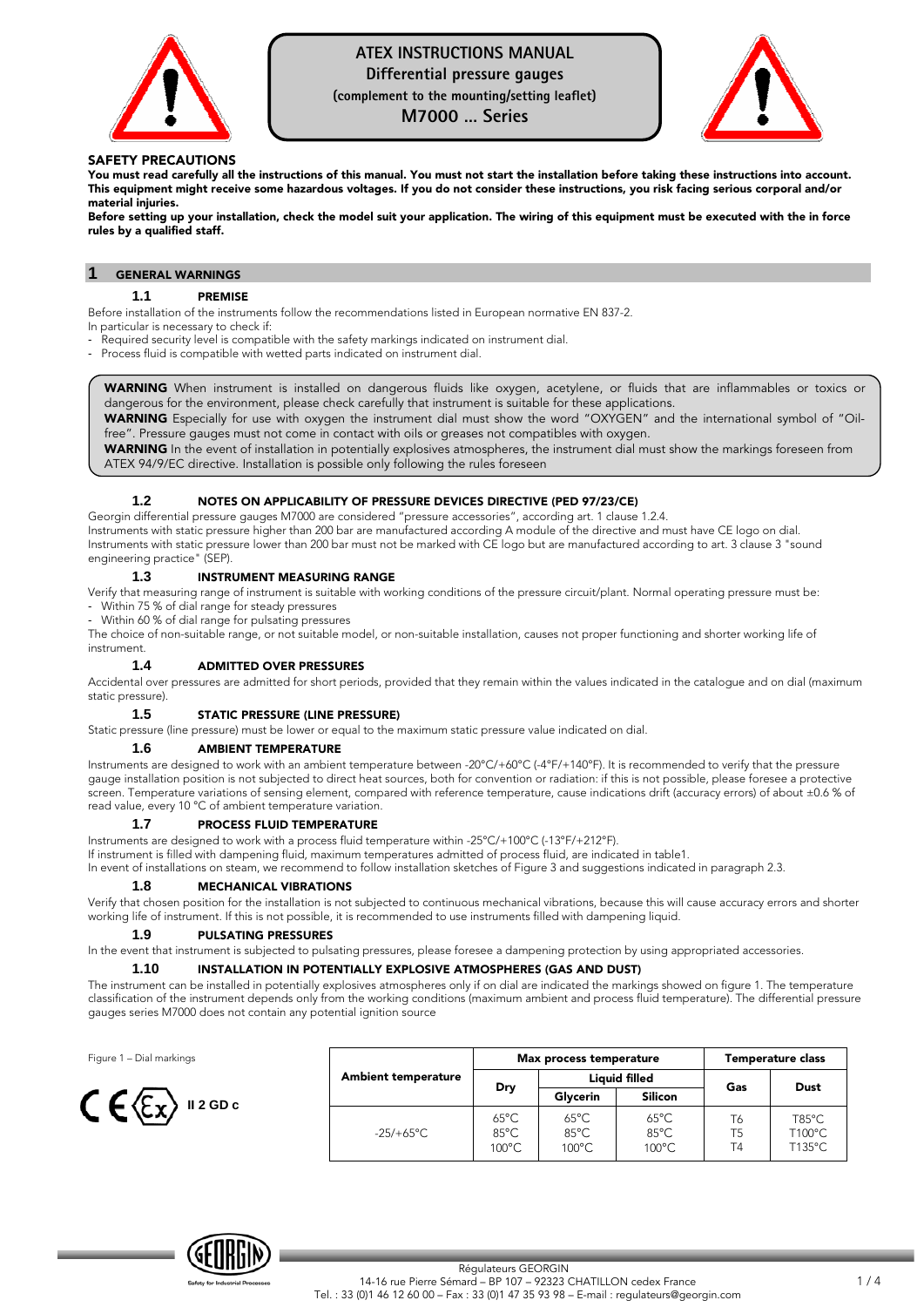# **2** INSTALLATION

## **2.1** PROCESS CONNECTIONS

Differential pressure gauges require particular care in the designing and realization of the connecting lines between pressure taps and instrument. The connecting lines must be considered like integral parts of the same instrument, because they bring the process fluid from the pressure taps to the sensing element of the instrument. The sealing of process connection is normally guaranteed by using:

A flat gasket, if using cylindrical connections

A sealing material, such as PTFE tape, if using tapered connections (NPT or BSPT).

The serration torque depends only from gasket type.

WARNING: When pressure is applied for the first time to the mounted instrument, please check the sealing of the connection, especially when instrument is mounted with dangerous and/or toxic and/or aggressive fluids. Please be very careful with this check, if process fluid is dangerous.

### **2.2** PANEL (FLUSH) OR SURFACE (WALL) MOUNTING

Instrument must be connected to the process by using a flexible piping: this for to prevent mechanical solicitations on instrument due principally to temperature variations.

## **2.3** MOUNTING ON STEAM APPLICATIONS (FIGURE 3)

When instrument is used on steam applications is necessary to foresee a coil siphon, mounted between process and instrument connection. The coil siphon must be filled with water, for to avoid that steam enter into the instrument.

In the event that instrument is occasionally subjected to vacuum, is necessary to shape the process piping in a way that the coil siphon remain always water filled. The possible accuracy error, given from weight of water column, could be compensated by using the micrometric adjustment on the pointer (see paragraph 4.1.2).

## **2.4** LEVEL MEASUREMENT ON PRESSURIZED VESSELS – WET PIPE

Install the instrument as indicated in Figure 1.

Be sure that dimension "K" must be higher than 0,5mt. and that measuring field of the instrument is suitable with the pressure value: Dp=y.H (where y is the specific weight of the fluid in the vessel).

The barrel "B" must have a sufficient capacity for to maintain, during the time, the liquid level at maximum value (MAX).

Connection piping must have a diameter of about 13mm. (1/4"BSP).

When installation is complete, close the valves V1 and V2, and open the valves V3, V4 and V5. Introduce from purging plug S2 on the barrel "B", the process fluid, purging the air from the purging plug "S" (near V2).

When purging is done, close the plug "S" and refill the liquid in the barrel "B".

To purge from plug "-" on the instrument first and after from plug "+". After close both plugs Refill again the liquid on the barrel "B" and after close the plug "S2".

Close the valve "V5" and open the valves "V1" and "V2". Instrument is now in service NOTES:

At level MAX will correspond Dp=0

At level MIN will correspond Dp=y.H

A intermediate levels will correspond Dp=L.y

# **2.5** LEVEL MEASUREMENT ON PRESSURIZED VESSELS – DRY PIPE

Install the instrument as indicated in Figure 2.

Be sure that dimension "K" must be higher than 0,5mt. and that measuring field of the instrument is suitable with the pressure value: Dp=y.(H+K) (where y is the specific weight of the fluid in the vessel).

Connection piping must have a diameter of about 13mm. (1/4"BSP).

When installation is complete close the valves V1, V2 and V5, open the valves V3 and V4. Then open the purging plug "D2".

Introduce from purging plug "S" the process fluid, purging the air from purging plug "+" on the instrument.

When purging is done the instrument will indicate the pressure Dp=y.K corresponding to MIN level of the vessel.

Close S and D2 and open slowly first valve V2 and after valve V1.

# **2.6** MEASUREMENT OF PRESSURE DROPS ON FILTERS FOR LIQUIDS

Install the instrument as indicated in Figure 3.

Be sure that valve V5 is open and that valves V1 and V2 are closed. With functioning circuit, proceed as follow :

Open slowly valve V2.

Purge the differential system of the instrument by using the purging plugs "+" and "-". Purge the air from the barrel "B" by using the plug "S2".

Close the valve V5 and open slowly valve V1.

Instrument is now in service.

# **2.7** MOUNTING ON STEAM APPLICATIONS:

Install the instrument as indicated in Figure 3.

Be sure that valves V1 and V2 are closed and that valves V3, V4 and V5 are open.

Proceed with the filling of pipings from plugs S and S2, purging the air from purging plugs +" and "-" on the instrument.

With functioning circuit, open slowly valve V2, close valve V5 and open slowly valve V1. Instrument is now in service.

# **2.8** MEASUREMENT OF PRESSURE DROPS ON FILTERS FOR GAS

Install the instrument as indicated in Figure 4.

Avoid horizontal piping parts for to eliminate condense stagnations. Be sure that valves V1 and V2 are closed and that valve V5 is open. With functioning circuit, open valve V2, close valve V5 and open slowly valve V1. Instrument is now in service.





Figure 2 : Level measurement on pressurized vessels - dry pipe



Figure 3 : Measurement of pressure drops of filters - for liquids or steam

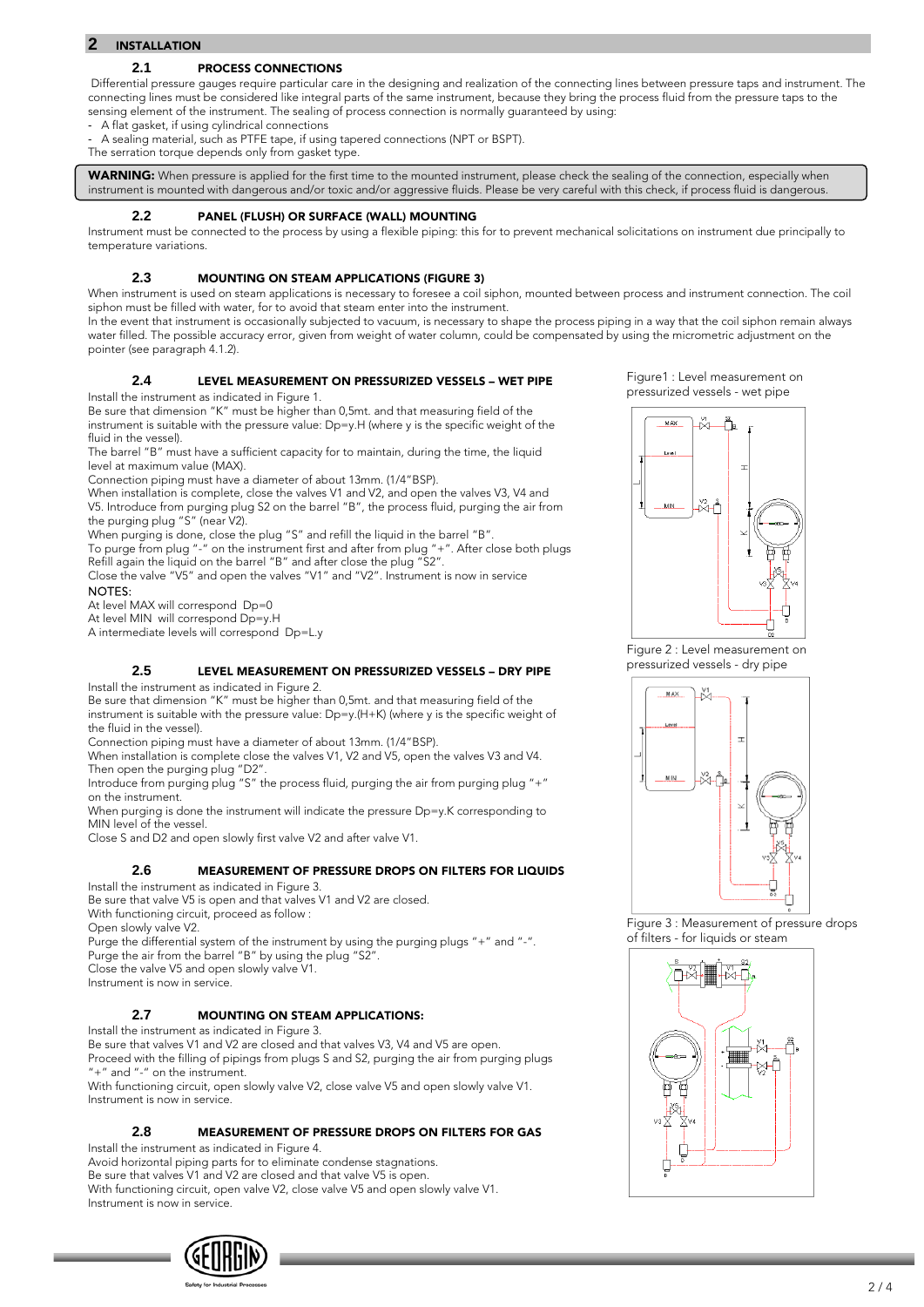# **2.9** FLOW MEASUREMENT FOR LIQUIDS

Install the instrument as indicated in Figure 5. Be sure that pressure taps on the measuring flange are on same level.

Connection piping must have a diameter of about 13mm. (1/4"BSP).

When installation is complete, close the root valves V1 and V2, then open the valves V3, V4 and V5.

Open the plugs S e S2 and introduce from one of them the process liquid, till when the liquid exit from opposite plug.

Purge the air from purging plugs "+" and "-" on the instrument, then close them. Close the plugs S and S2 and check the instrument zero. Then close the valve V5. With functioning circuit, open slowly valves V1 and V2. The instrument will show the DP corresponding to passing flow.

## **2.10** FLOW MEASUREMENT FOR GAS

Install the instrument as indicated in Figure 6. Position the instrument above the pressure taps on the measuring flanges, avoiding horizontal shape of piping. Connection piping must have a diameter of about 13mm. (1/4"BSP).

When installation is complete, close the root valves V1 and V2, then open the valves V3, V4 and V5.

With functioning circuit, check the zero of the instrument, then close valve V4, open valves V1 and V2, close the valve V5.

The instrument will show the DP corresponding to passing flow.

## Figure 4:

Measurement of pressure drops on filters for gas





Figure 6: Flow measurement for gas



# **3** CALIBRATION AND CHECK

As good practice, is better to make a complete check of the instruments twice per year.

The calibration check is normally made by comparing the instrument with a suitable test instrument. Check is carried out on the main divisions of the dial, following the prescription of European normative EN 837.

It is possible to make a fast check of functioning and accuracy of the instrument, verifying the pointer indication at beginning of scale (zero indication). If zero pointer indication, at atmospheric pressure, is within the 2% of range, it will be highly probable that instrument is in good efficiency. A zero drift of more than 2% could mean a stress fatigue of the instrument.

Every pressure gauge that has been subjected to abnormal working conditions must be substituted.

WARNING: The check of the instrument, during the working operations, will be possible only if the same is equipped with relevant manifold and if the process fluid is not toxic or dangerous. (See typical installation Figures 2/7).

WARNING: Every instrument that, also apparently, shows elevated indication errors, must be immediately removed from the service, especially if process fluid is dangerous or toxic.

# **4** MAINTENANCE

The instrument doesn't need any particular maintenance. Do not lubricate the moving parts because this could attract dust and to form particles and impurities that could produce malfunctions or accuracy errors.

WARNING: In event of accidental breaking of instrument transparent, it is necessary to substitute it immediately, taking care of removing all the small pieces into the case. The substitution of transparent is mandatory if instrument is mounted in potentially explosives atmospheres with dust.

## **4.1** ZERO ADJUSTMENT OF INSTRUMENT

Before doing any operation on the instrument, be sure that connection piping are corresponding to the relevant drawing. Eventual restrictions, sedimentations, air bubbles or condenses could give wrong indication. Remember always that connection piping is integral parts of the instrument.

# **4.1.1** CHECK OF ZERO VALUE

Close the instrument interception valves V3 and V4, and then open the by-pass valve V5.

The instrument pointer will return itself at zero. If this does not happen, then purge the air from purging plugs "+" and "-" located on the instrument.

# **4.1.2** ZERO ADJUSTMENT PROCEDURE

If, after having made the operations of paragraph 4.1.1., if the instrument pointer is within the zero value of +/- 10% remove the bayonet ring and the transparent and, by acting on the regulating screw, bring back the pointer at zero value. Then mount again the transparent and the bayonet ring on the instrument.

If pointer is positioned outside the zero value +/-10 %, the instrument need more complex operations, such as the charge of the differential cell, the check of internal stops against overpressures and, eventually, the re-calibration.

These operations must be made at manufacturer workshop, because they require more complex procedures and equipment's.

## **4.2** INSTRUMENT WITH LIQUID FILLING

The level of dampening fluid must be periodically controlled. If a further filling is necessary, we recommend however to don't fill over 75 % of case diameter.

## **4.3** CLEANING

External cleaning of the instrument could be done by using a sponge with soaped water.

Internal cleaning, necessary in case you need to verify calibration with a hydraulic press, could be made by using compressed air inside the socket hole. Please be careful to the process fluid traces that could remain inside the sensing element, especially if fluid is toxic or dangerous

# **5** PUT OUT OF SERVICE

Before to dismount the instrument from the working circuit is necessary to control that:

- Instrument is isolated from process fluid
- No pressure is present inside the instrument
- Temperature of the case is not excessive

Please be careful to the process fluid traces that could remain inside the sensing element, especially if fluid is toxic or dangerous.